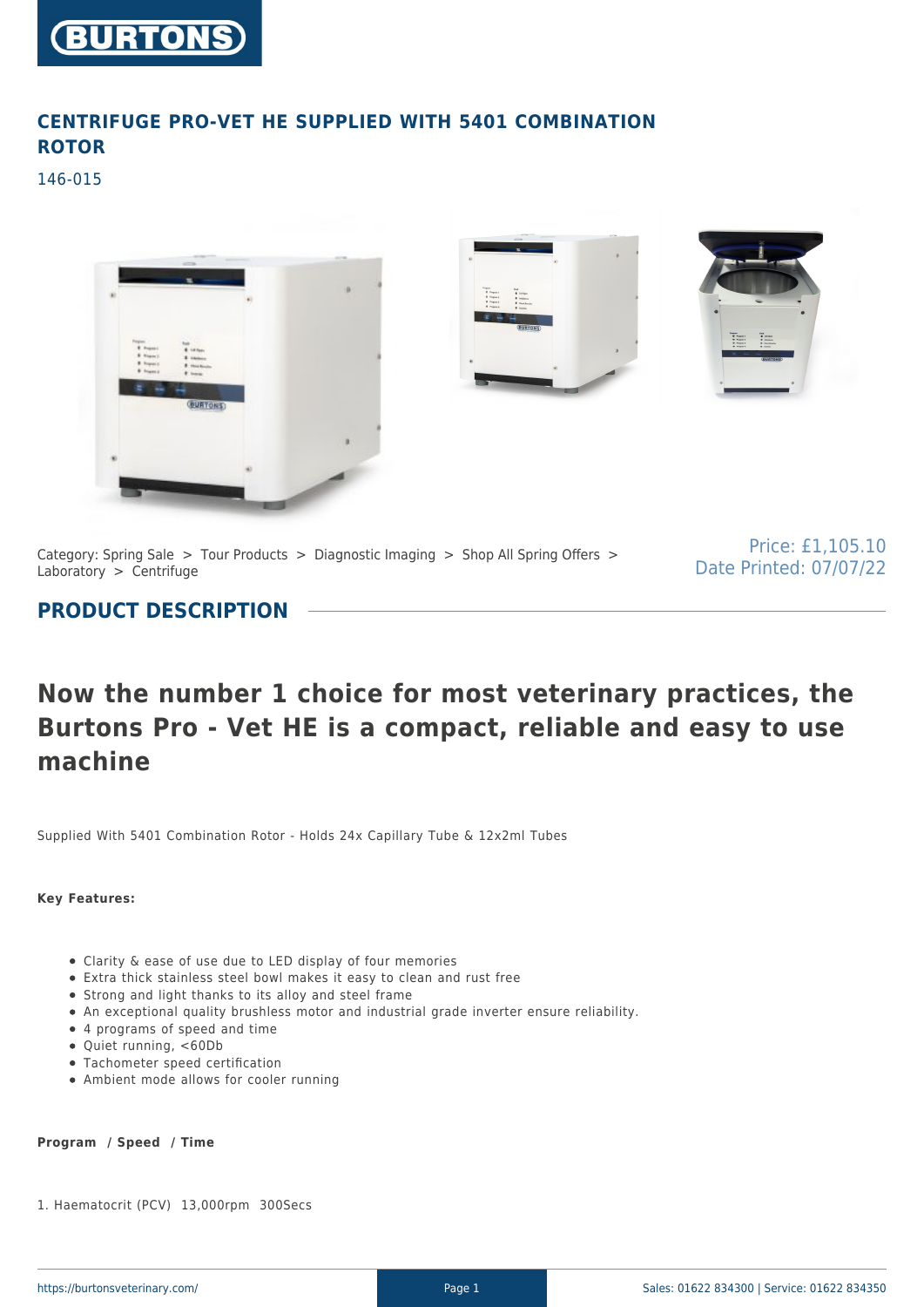

- 2. Serum 1 6,000 rpm 600 Secs
- 3. Serum 2 5,000 rpm 300 Secs
- 4. Urine 2,500 rpm 300 Secs

#### **Safety Features:**

- A multi-point lock system, emergency release, spring strut and lock detection ensure complete lid safety.
- Eradicates user loading error using imbalance detection
- Over speed and overheat sensors

#### **Specifications**

- Dims 280x240x360mm
- Weight 12.8kg
- Power (watts) 140
- Rotor BRK5401 & BRK5424
- **2 Year Warranty Provided as standard**

| Rotor                    | <b>BRK5401</b>          |
|--------------------------|-------------------------|
| Rotor Type               | 24 x capillary & 12x2ml |
| Tube size max            | 2 x 75mm & 11 x 40mm    |
| Minimum Rcf (G)          | 10                      |
| Maximum speed Rpm        | 13,000                  |
| Maximum Rcf (G)          | 15,800                  |
| Radius max cms sample    | 8.4                     |
| Tube angle               | 0 & 60                  |
| Acceleration time (secs) | 25                      |
| Deceleration time (secs) | 25                      |
| Autoclavable (frequency) | 121C (10)               |

## ADDITIONAL INFORMATION

| Animal                                 | N/A                |
|----------------------------------------|--------------------|
| <b>SKU</b>                             | 146-015            |
| <b>Overall Product Dimensions (mm)</b> | 235H X 235W X 350D |
| Colour/Style                           | White              |
| <b>Brand</b>                           | <b>Burtons</b>     |